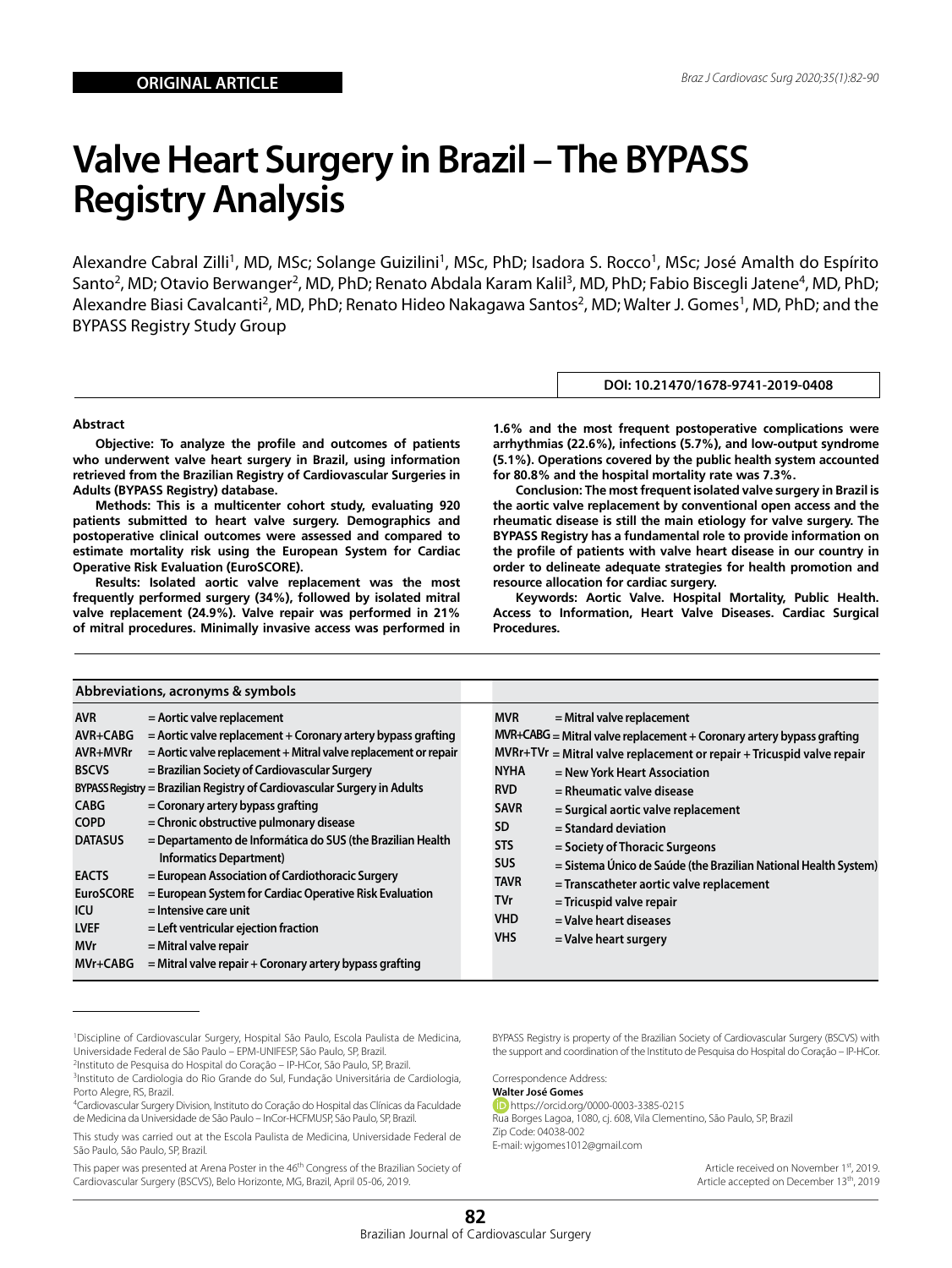## **INTRODUCTION**

Valve heart diseases (VHD) represent the second most common indication for cardiac surgery in the world, accounting for nearly one-third of the cardiac operations performed<sup>[1]</sup>. However, its etiology and clinical characteristics differ widely according to the population and country studied. In Brazil, scarce data exists so far on the epidemiological profile, primary payers, and outcomes of the surgical treatment of patients with VHD. Therefore, it is essential to understand the profile of patients with VHD in our country to delineate adequate strategies for health promotion and allocation of resources for cardiac surgery. Following the establishment of the Society of Thoracic Surgeons (STS) Adult Cardiac Surgery Database, in 1989, to address the shortcomings of coronary artery bypass grafting (CABG) mortality data, many other national and continental databases were instituted to gather information on current trends and improve the quality assessment and advance of cardiovascular surgery in their respective areas<sup>[2]</sup>.

An important headway was provided with the inception of the first Brazilian national database of cardiovascular surgery in adults, the BYPASS Registry<sup>[3,4]</sup>. The BYPASS Registry is an ongoing database currently collecting information from 17 participating centers across the country, and steadily expanding the pool of contributing units.

Therefore, the objective of the current study was to analyze the profile and outcomes of patients who underwent valve heart surgery (VHS) in Brazil, using information retrieved from the BYPASS Registry database.

### **METHODS**

This is a multicenter observational/prospective cohort study using data from the BYPASS Registry database. The BYPASS project is a national heart surgery registry, owned and funded by the Brazilian Society of Cardiovascular Surgery (BSCVS) and coordinated in partnership with the Research Institute of the Hospital do Coração – IP-HCor, in São Paulo, Brazil.

The participation of cardiovascular surgery centers in the BYPASS project was voluntarily convened and involves institutions located across the whole national territory. The 17 participating centers are well distributed among the following regions of the country: Southeast (n=8), Northeast (n=5), South (n=3), and Midwest (n=1). The informed consent form was signed by each patient following the national standards of clinical research already approved by the ethics and research committee of the coordinating center and each participating institution. All participating institutions were requested to complete the structured questionnaire, pertaining to all performed procedures and the related outcomes.

Adult patients over 18 years of age submitted to valve operations (isolated and/or combined) from August 2014 to April 2018 were prospectively included in the current analysis. Patients less than 18 years of age or those who refused to sign the informed consent form were excluded.

## **Outcomes**

Initially, the patients were analyzed according to the etiopathogenesis of the valve disease: rheumatic valve disease (RVD), congenital, degenerative senile aortic, infectious/ endocarditis, degenerative mitral/leaflet prolapse/chordae rupture, ischemic, prosthesis dysfunction, and others.

Regarding the type of surgery, the patients were stratified, in similarity to the STS Adult Cardiac Surgery Database, in isolated aortic valve replacement (AVR), isolated mitral valve replacement (MVR), isolated mitral valve repair (MVr), aortic valve replacement associated with coronary artery bypass surgery (AVR+CABG), mitral valve replacement associated with coronary artery bypass surgery (MVR+CABG), mitral valve repair associated with coronary artery bypass surgery (MVr+CABG), aortic valve replacement with mitral replacement or repair (AVR+MVRr), mitral valve replacement or repair associated with tricuspid valve repair (MVRr+TVr), and other operations (including pulmonary valve surgery, aortic valve replacement associated with tricuspid valve repair and isolated tricuspid valve surgery).

The European System for Cardiac Operative Risk Evaluation (EuroSCORE) I and II and surgical risk scores of all included patients were calculated based on their preoperative characteristics, surgery performed, and severity of the procedure; being used their means for analysis of the total observed mortality, type of surgery specific mortality, and etiology-specific mortality. The main data analyzed, in addition to demographic data, were those associated with the early and late surgical risks used to calculate EuroSCORE I and II. It was also included data regarding the type of surgery performed, etiology of VHD, perioperative complications, and hospital and intensive care unit (ICU) length of stay.

Postoperative complications were recorded: stroke, arrhythmia, cardiogenic shock or low-output syndrome, major bleeding, blood transfusion, acute renal failure (serum creatinine ≥ 2.0 mg/d and anuria for 12 hours or urine output < 0.3 mL/kg/h for six consecutive hours), infection, and mechanical ventilation (> 24 hours postoperatively).

#### **Statistical Analysis**

Quantitative variables were described by mean  $\pm$  standard deviation, in the presence of normal distribution, or median and interquartile range. The qualitative variables were presented by absolute frequencies (number of patients – n) and relative frequencies (percentages – %). Graphs and all analyses were performed using the statistical software R, version 3.4.3 (R Foundation for Statistical Computing).

### **RESULTS**

From the BYPASS study, 3,500 patients were enrolled by the participating centers between August 2014 and April 2018. In the present study encompassing valve procedures, we analyzed 920 patients in the immediate postoperative period, 910 completed follow-ups until the seventh postoperative day, and 876 patients with 30 days of follow-up, according to the flowchart (Figure 1).

The mean age of the patients was 56.7 years and women represented 47% of them. Thirty-eight percent of the patients presented with congestive heart failure, and 6.9% had left ventricular ejection fraction < 40%; 5.5% reported previous stroke and 19.9% had prior cardiac surgery. Arrhythmias were present in 22.5%, chronic obstructive pulmonary disease in 7.1%, and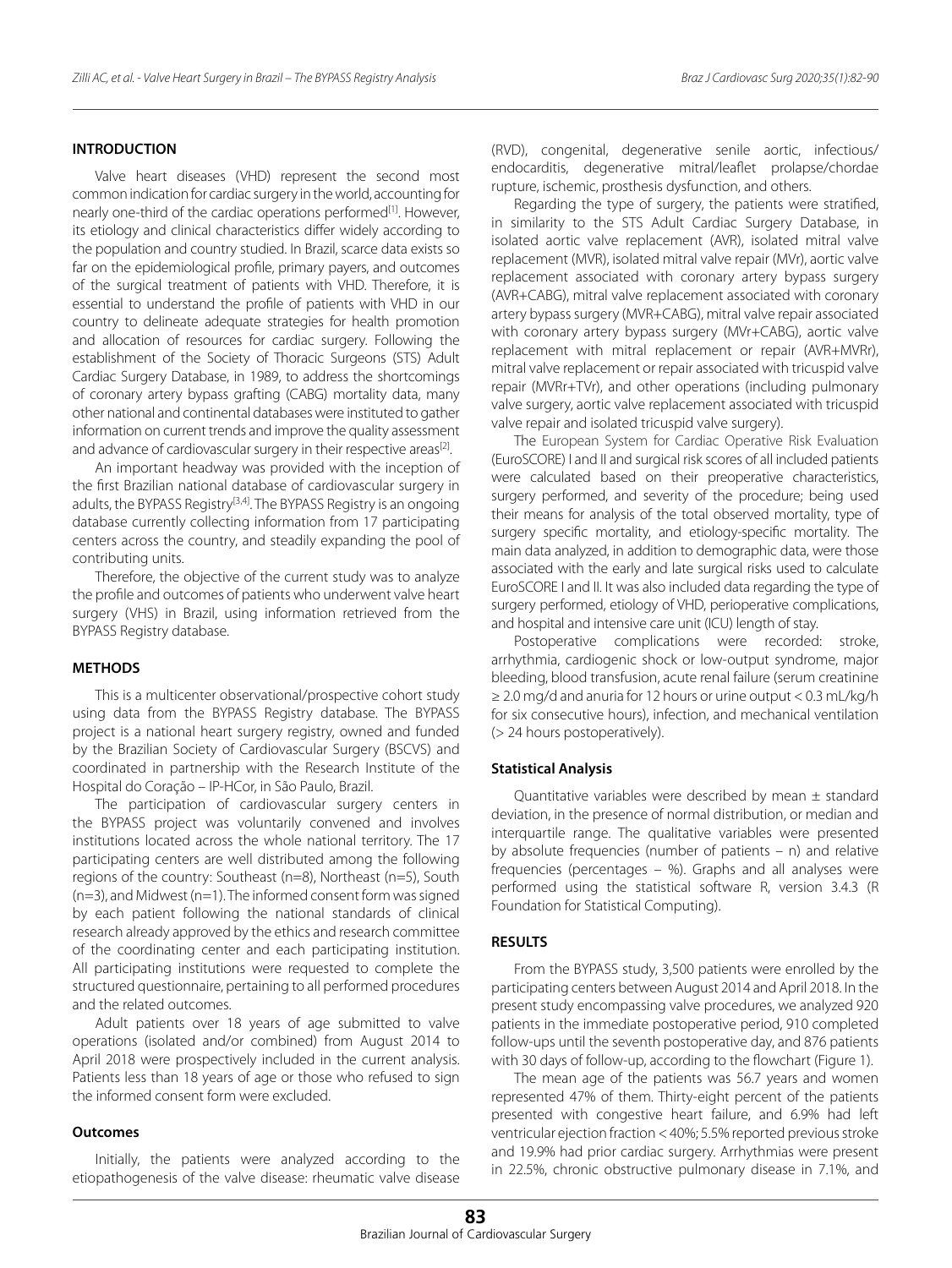

**Fig. 1** *– Flowchart of consecutive patients enrolled in the study. BYPASS Registry=Brazilian Registry of Cardiovascular Surgeries in Adults.*

chronic renal failure in 5.3% of the patients included. Operations covered by the Sistema Único de Saúde (SUS), the Brazilian National Health System, accounted for 80.8%, while 19.2% were paid by the private system. The preoperative demographic and clinical characteristics of patients are listed in Table 1.

Relative frequency distribution of ethiopathogeny and cardiac operations by procedure type is shown in Figure 2A. We observed RVD as the most prevalent cause of indication for surgical valve procedures in Brazil, followed by congenital etiology, senile degenerative aortic disease, degenerative mitral/leaflet prolapse or chordae rupture, and infectious/endocarditis. Ischemic etiology (functional) corresponds to only 2% of the cases.

Isolated AVR is the most frequent valve surgery performed in Brazil, followed by isolated MVR and combined MVR-AVR, as shown in Figure 2B. The distribution of the surgical access performed and trans-operative complications are seen in Table 2.

Outcomes for the more commonly performed cardiac operations are presented in Table 3. Postoperative complications occurred more frequently in combined operations, especially reoperation, like low-output syndrome, transfusion, prolonged intubation, and surgical site infection.

Mortality analysis included 876 patients who completed 30 days of postoperative follow-up. The overall mortality rate was 7.3%, while the calculated mean estimated by logistic EuroSCORE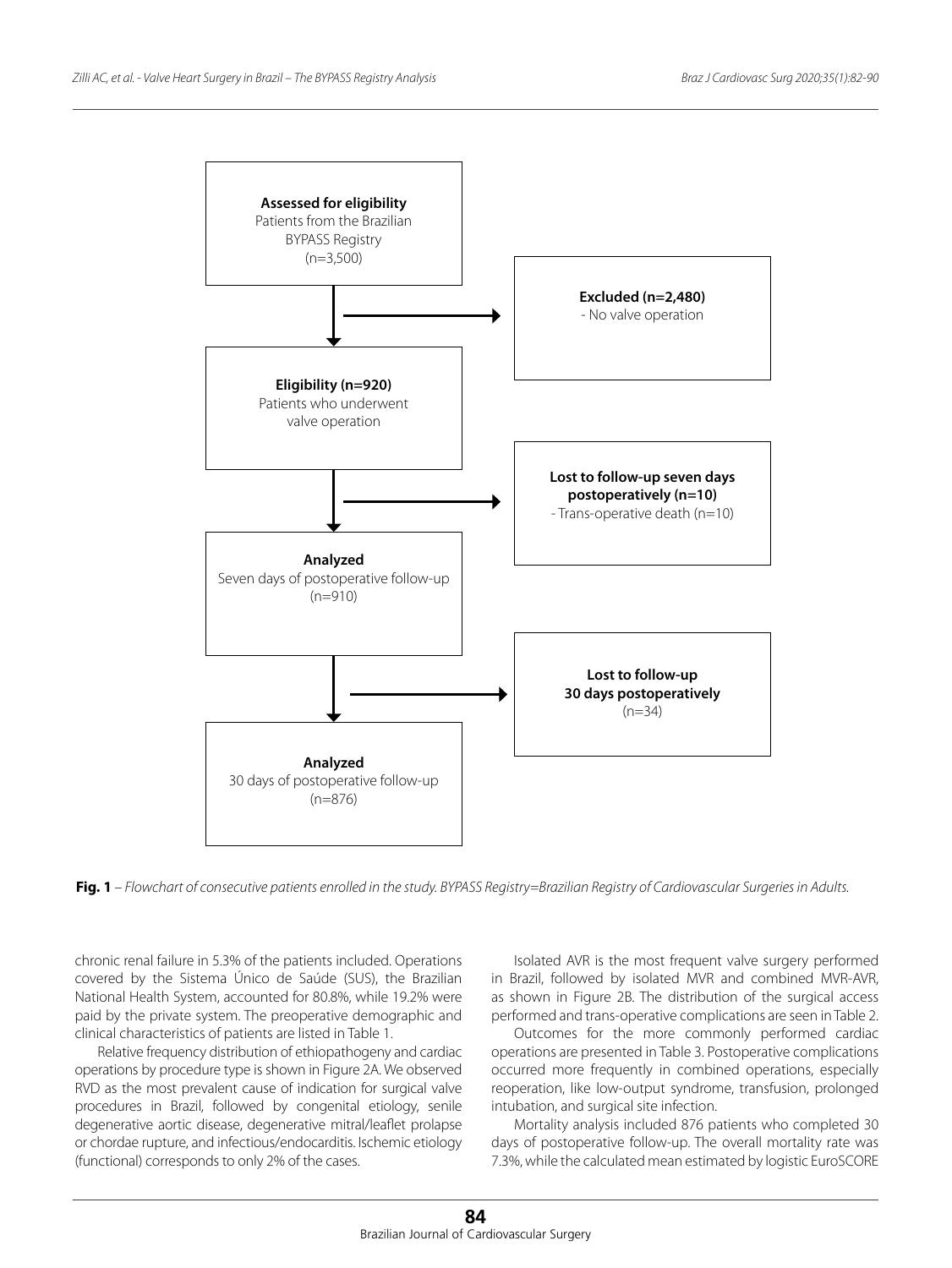| Variables                                  | Total (n=920) |
|--------------------------------------------|---------------|
| Age (years), mean±SD                       | 56.7±15.8     |
| Sex (women), (n) %                         | (432) 47%     |
| Type of health service system, (n) %       |               |
| The Brazilian National Health System (SUS) | 744 (80.8%)   |
| Private                                    | 176 (19.2%)   |
| Preoperative comorbidity, (n) %            |               |
| Coronary artery disease, (n) %             | 186 (20.2%)   |
| Diabetes mellitus, (n) %                   | 159 (17.3%)   |
| Dyslipidemia, (n) %                        | 243 (26.4%)   |
| Hypertension, (n) %                        | 566 (61.5%)   |
| Previous myocardial infarction, (n) %      | 52 (5.7%)     |
| Previous cardiovascular surgery, (n) %     | 183 (19.9%)   |
| Previous stroke, (n) %                     | 51 (5.5%)     |
| Peripheral artery disease, (n) %           | (37)4%        |
| Congestive heart failure, (n) %            | (337) 36.6%   |
| NYHA I                                     | (17)5%        |
| NYHA II                                    | $(142)$ 42.1% |
| NYHA III                                   | (134) 39.8%   |
| NYHA IV                                    | $(44)$ 13.1%  |
| LVEF $<$ 40%, (n) %                        | $(58)$ 6.3%   |
| Chronic renal failure, (n) %               | 49 (5.3%)     |
| Dialytic, (n) %                            | 15 (1.6%)     |
| Current smoking, (n) %                     | (78) 8.5%     |
| COPD, (n) %                                | (96) 7.1%     |
| Arrhythmia, (n) %                          | $(207)$ 22.5% |
| Active endocarditis, (n) %                 | (56) 6.1%     |
| EuroSCORE I - Log, mean ± SD               | 7.9±10.4      |
| EuroSCORE II - Log, mean $\pm$ SD          | $3.0 + 4.4$   |

**Table 1**. Preoperative demographic and clinical characteristics.

Data are shown as mean  $\pm$  standard deviation (SD). COPD=chronic obstructive pulmonary disease; EuroSCORE=European System for Cardiac Operative Risk Evaluation; LVEF=left ventricular ejection fraction; NYHA=New

York Heart Association; SUS=Sistema Único de Saúde

I was 7.9%. Higher operative mortality was observed in patients undergoing combined procedures (Figure 3).

Figure 4 shows the mortality by valve disease etiology, compared to the predicted mortality calculated by EuroSCORE Log I and II. Table 4 compares the results of surgical mortality of valve patients from the BYPASS Registry with the STS Adult Cardiac Surgery Database 2019, as well as postoperative complications.





**Fig. 2** *– Relative frequency distribution of (A) ethiopathogeny and (B) cardiac operations by procedure type. AVR=aortic valve replacement; AVR+CABG=aortic valve replacement associated with coronary artery bypass surgery; AVR+MVRr=aortic valve replacement with mitral valve replacement or repair; MVr=mitral valve repair; MVr+CABG=mitral valve repair associated with coronary artery bypass surgery; MVR=mitral valve replacement; MVR+CABG=mitral valve replacement associated with coronary artery bypass surgery; MVRr+TVr=mitral valve replacement or repair associated with tricuspid valve repair; Others=other surgeries (including pulmonary valve surgery, aortic valve replacement associated with tricuspid valve repair and isolated tricuspid valve surgery).*

## **DISCUSSION**

VHD are the second leading indication for cardiac surgery worldwide, as well as in Brazil, and the rise in life expectancy of the global population brings forth the challenge of increasingly dealing with degenerative aortic and mitral valve diseases, whose incidence is expected to steadily climb over the coming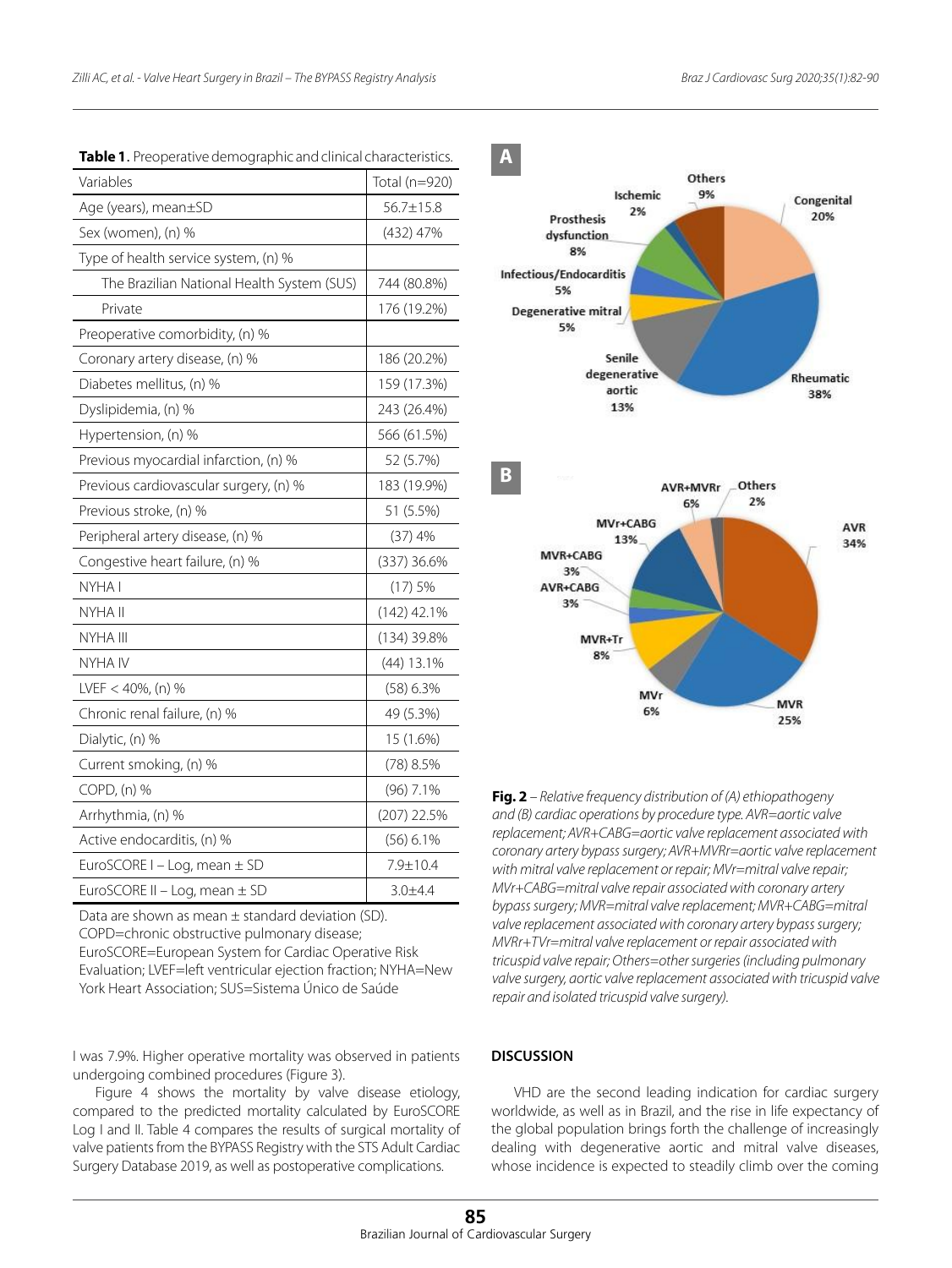| <b>Variables</b>                    | N=920        |  |  |  |
|-------------------------------------|--------------|--|--|--|
| Surgical access (n) %               |              |  |  |  |
| Conventional open surgery           | $(904)$ 98.3 |  |  |  |
| Minimally invasive                  | (15)1.6      |  |  |  |
| Robotic                             | $(1)$ 0.1    |  |  |  |
| Trans-operative complications (n) % |              |  |  |  |
| Major bleeding                      | $(91)$ 9.9   |  |  |  |
| Blood products transfusion          | $(260)$ 28.3 |  |  |  |
| Post-perfusion syndrome             | $(10)$ 1.1   |  |  |  |
| Arrhythmia                          | $(64)$ 7     |  |  |  |
| Myocardial infarction               | (2) 0.2      |  |  |  |
| Low-output syndrome                 | (51) 5.5     |  |  |  |
| Use of vasopressors                 | (480) 52.2   |  |  |  |
| Trans-operative death               | (10) 1.1     |  |  |  |

**Table 2**. Distribution of the surgical access performed and trans-operative complications.

decades. New minimally invasive or transcatheter techniques for treatment of valve diseases require comprehensive understanding of the surgical results of conventional techniques, costs, and prevalence of valve diseases to optimize health policies and allocate public resources.

The BYPASS Registry was conceived in 2010 and reached full operation in August  $2015^{[4,5]}$ , with the aim of providing the necessary and relevant information for improvement and implementation of cardiovascular health policies. As a reference, the STS Adult Cardiac Surgery Database was established in 1989 to address the limitations of CABG mortality data published by the federal government based solely on administrative claims data; nowadays, it is one of the most mature, comprehensive, and respected clinical data registries in healthcare. Throughout three decades of growth and refinement, it is widely recognized for accurately benchmarking risk-adjusted outcomes in cardiac surgery and serves as the foundation for all quality measurement and improvement activities, voluntary public reporting, comparative effectiveness research, and has helped to inform health policy development.

In this subset analysis of the BYPASS Registry, we identified that the most frequent VHS performed in Brazil is isolated AVR,



**Fig. 3** *– Observed mortality of patients who completed 30 days of postoperative follow-up versus predicted mortality by type of surgery. AVR=aortic valve replacement; AVR+CABG=aortic valve replacement associated with coronary artery bypass surgery; AVR+MVRr=aortic valve replacement with mitral valve replacement or repair; EuroSCORE=European System for Cardiac Operative Risk Evaluation; MVr=mitral valve repair; MVr+CABG=mitral valve repair associated with coronary artery bypass surgery; MVR=mitral valve replacement; MVR+CABG=Mitral valve replacement associated with coronary artery bypass surgery; MVRr+TVr=Mitral valve replacement or repair associated with tricuspid valve repair; Others=other surgeries (including pulmonary valve surgery, aortic valve replacement associated with tricuspid valve repair and isolated tricuspid valve surgery). Logistic EuroSCORE I and II are expressed in means by surgical type.*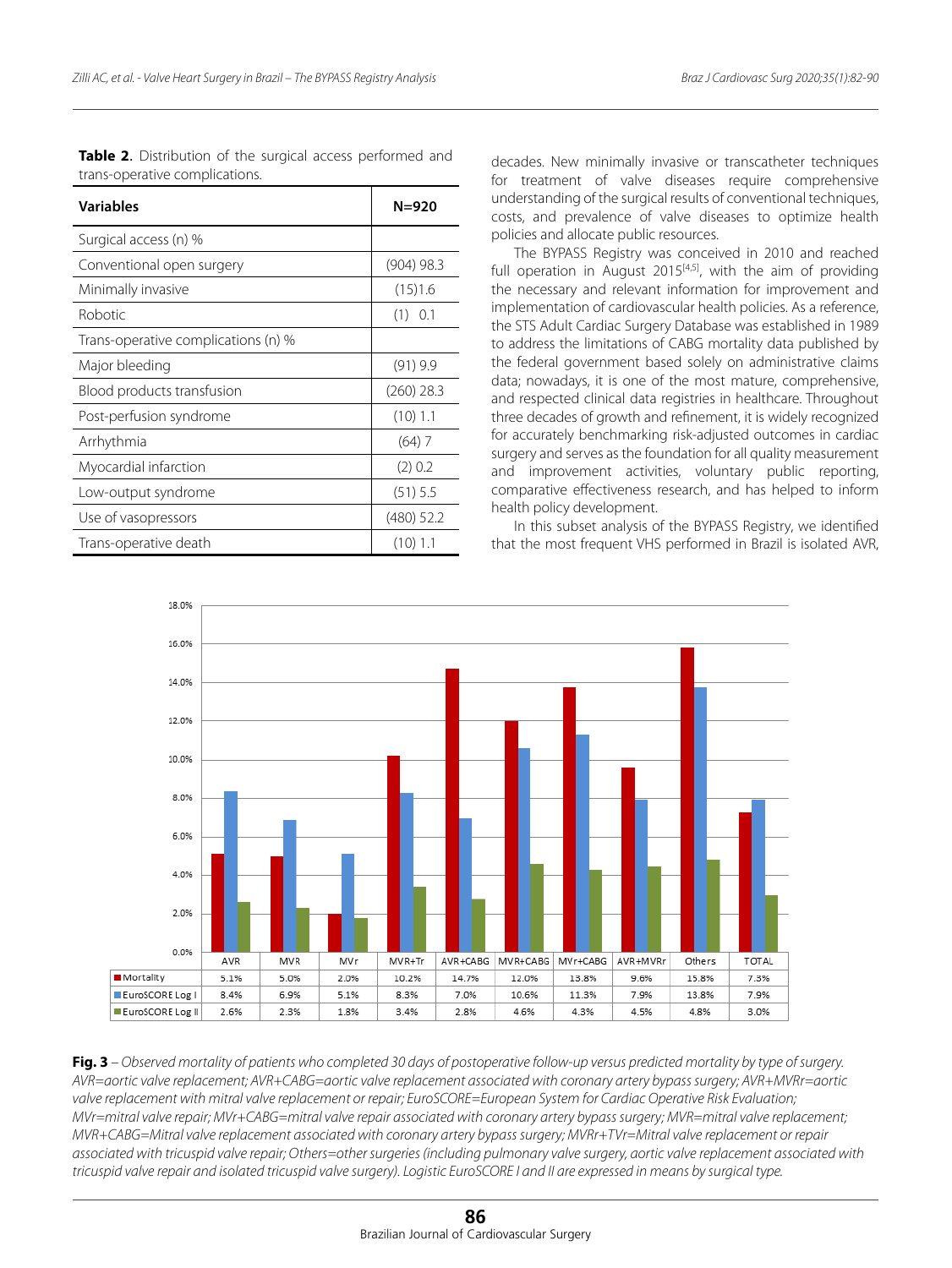| <b>TUDIC 3.</b> I OStoperative complications and length of stay by sargery type and total. |                         |                         |                        |                                 |                                    |                                    |                                    |                                     |                           |                           |  |
|--------------------------------------------------------------------------------------------|-------------------------|-------------------------|------------------------|---------------------------------|------------------------------------|------------------------------------|------------------------------------|-------------------------------------|---------------------------|---------------------------|--|
|                                                                                            | <b>AVR</b><br>$(n=310)$ | <b>MVR</b><br>$(n=227)$ | <b>MVr</b><br>$(n=53)$ | MVRr+<br><b>TVr</b><br>$(n=51)$ | $AVR +$<br><b>CABG</b><br>$(n=77)$ | $MVR +$<br><b>CABG</b><br>$(n=26)$ | $MVr +$<br><b>CABG</b><br>$(n=28)$ | $AVR +$<br><b>MVRr</b><br>$(n=121)$ | <b>Others</b><br>$(n=20)$ | <b>TOTAL</b><br>$(n=910)$ |  |
| Reoperation, (n) %                                                                         | 12 (3.9%)               | 3(1.3%)                 | $1(1.9\%)$             | $0(0\%)$                        | 2(2.7%)                            | $0(0\%)$                           | $2(7.1\%)$                         | $5(4.1\%)$                          | $0(0\%)$                  | 25 (2.7%)                 |  |
| Major bleeding, (n) %                                                                      | 15 (4.8%)               | 11 (4.8%)               | $1(1.9\%)$             | $2(3.9\%)$                      | $1(1.4\%)$                         | $0(0\%)$                           | $0(0\%)$                           | $8(6.6\%)$                          | 2(10%)                    | 40 (4.4%)                 |  |
| Mechanical ventilation (> 24<br>hours postoperatively), (n) %                              | 18 (5.8%)               | 15 (6.6%)               | $2(3.8\%)$             | 7 (13.7%)                       | 12 (16.2%)                         | 5 (19.2%)                          | $1(3.6\%)$                         | 13 (10.7%)                          | 2(10%)                    | 75 (8.2%)                 |  |
| Low-output syndrome, (n) %                                                                 | 13 (4.2%)               | $5(2.2\%)$              | $0(0\%)$               | $2(3.9\%)$                      | 8 (10.8%)                          | 3(11.5%)                           | $2(7.1\%)$                         | 12 (9.9%)                           | 1(5%)                     | 46 (5.1%)                 |  |
| Acute renal failure, (n) %                                                                 | 13 (4.2%)               | 6(2.6%)                 | $2(3.8\%)$             | $3(5.9\%)$                      | 7(9.5%)                            | 2(7.7%)                            | $2(7.1\%)$                         | 6(5%)                               | 1(5%)                     | $4(4.6\%)$                |  |
| Coagulopathy, (n) %                                                                        | $9(2.9\%)$              | 6(2.6%)                 | $0(0\%)$               | 1(2%)                           | 2(2.7%)                            | $0(0\%)$                           | $0(0\%)$                           | 3(2.5%)                             | $0(0\%)$                  | 21(2.3%)                  |  |
| Blood products transfusion,<br>$(n)$ %                                                     | 68 (21.9%)              | 47 (20.7%)              | 11 (20.8%)             | 12 (23.5%)                      | 27 (36.5%)                         | $7(26.9\%)$                        | $9(32.1\%)$                        | 33 (27.3%)                          | 5(25%)                    | 219 (24.1%)               |  |
| Stroke, (n) %                                                                              | 3(1%)                   | $2(0.9\%)$              | $0(0\%)$               | 1(2%)                           | $4(5.4\%)$                         | $0(0\%)$                           | $1(3.6\%)$                         | 3(2.5%)                             | $0(0\%)$                  | 14 (1.5%)                 |  |
| Cardiac tamponade, (n) %                                                                   | $0(0\%)$                | $2(0.9\%)$              | $0(0\%)$               | $0(0\%)$                        | $0(0\%)$                           | $0(0\%)$                           | $0(0\%)$                           | $0(0\%)$                            | $0(0\%)$                  | $2(0.2\%)$                |  |
| Acute myocardial infarction,<br>$(n)$ %                                                    | $2(0.6\%)$              | $1(0.4\%)$              | $0(0\%)$               | $0(0\%)$                        | $1(1.4\%)$                         | $1(3.8\%)$                         | $1(3.6\%)$                         | $0(0\%)$                            | $0(0\%)$                  | 6(0.7%)                   |  |
| Vasoplegic syndrome, (n) %                                                                 | 3(1%)                   | $0(0\%)$                | $0(0\%)$               | 1(2%)                           | $3(4.1\%)$                         | $0(0\%)$                           | $2(7.1\%)$                         | $0(0\%)$                            | $0(0\%)$                  | 9(1%)                     |  |
| Postoperative length of stay<br>(days, means), %                                           | $12.5 \pm 14.4$         | $12.1 \pm 8.1$          | $9.2 \pm 5.8$          | $21.7 \pm 21.7$                 | $11.1 \pm 11.1$                    | $13.6 \pm 8.6$                     | $11.8 \pm 8.7$                     | $16 \pm 10.7$                       | $16.8 \pm 13.8$           | $13.1 \pm 12.4$           |  |

**Table 3**. Postoperative complications and length of stay by surgery type and total.

Data from the patients who completed seven days of postoperative follow-up.

AVR=aortic valve replacement; AVR+CABG=aortic valve replacement associated with coronary artery bypass surgery; AVR+MVRr=aortic valve replacement with mitral valve replacement or repair; MVr=mitral valve repair; MVr+CABG=mitral valve repair associated with coronary artery bypass surgery; MVR=mitral valve replacement; MVR+CABG=mitral valve replacement associated with coronary artery bypass surgery; MVRr+TVr=mitral valve replacement or repair associated with tricuspid valve repair; Others=other surgeries (including pulmonary valve surgery, aortic valve replacement associated with tricuspid valve repair, and isolated tricuspid valve surgery)



**Fig. 4** *– Observed mortality of patients who completed 30 days of postoperative follow-up versus predicted (EuroSCORE) due to valve disease etiology. EuroSCORE=European System for Cardiac Operative Risk Evaluation.*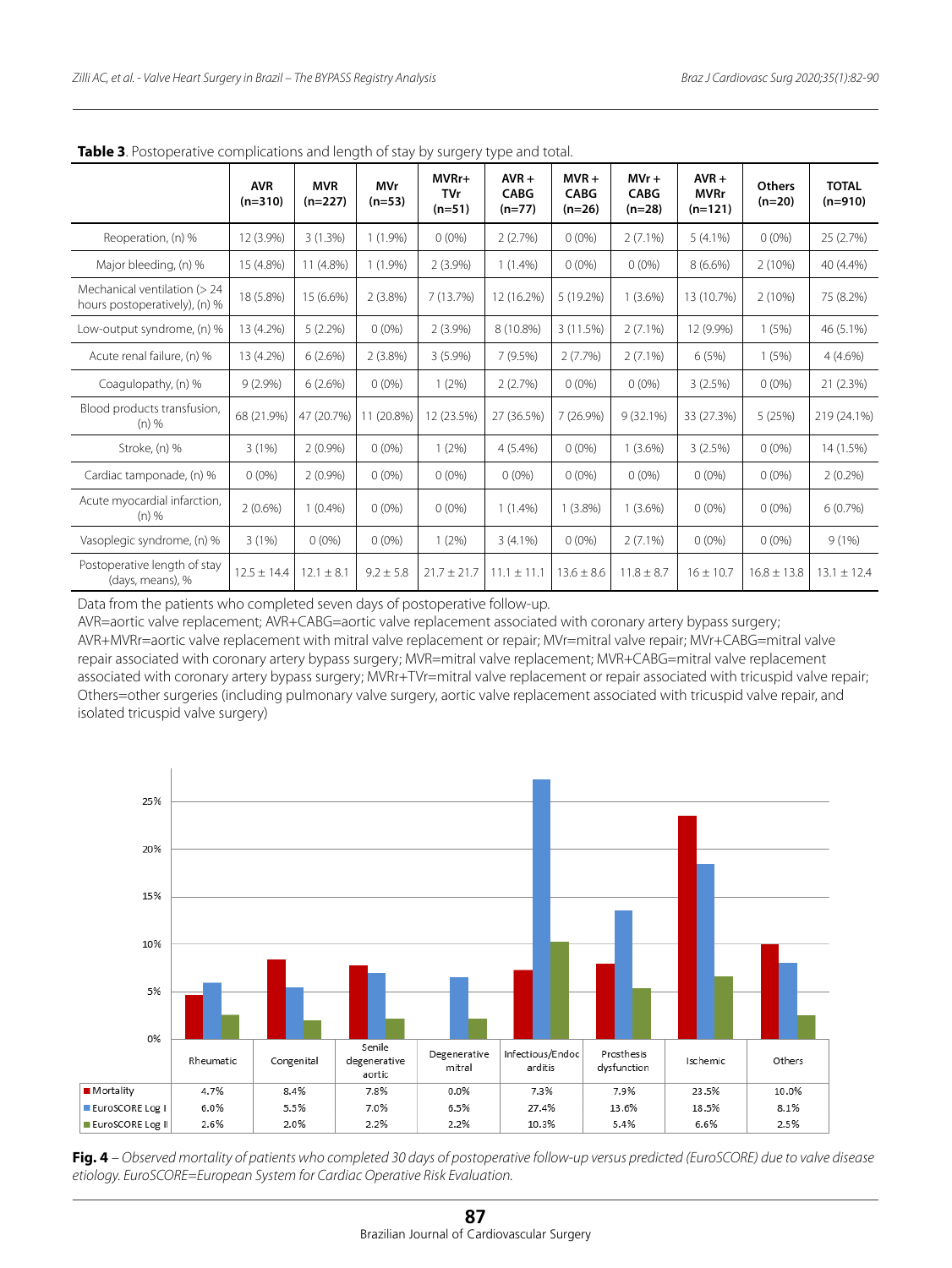|                                                                 | <b>AVR</b> |            | $AVR + CABG$ |            | <b>MVR</b> |            | $MVR + CABG$ |            | MVr        |            | $MV + CABG$ |            |
|-----------------------------------------------------------------|------------|------------|--------------|------------|------------|------------|--------------|------------|------------|------------|-------------|------------|
|                                                                 | <b>BYP</b> | <b>STS</b> | <b>BYP</b>   | <b>STS</b> | <b>BYP</b> | <b>STS</b> | <b>BYP</b>   | <b>STS</b> | <b>BYP</b> | <b>STS</b> | <b>BYP</b>  | <b>STS</b> |
| <sup>a</sup> Operative mortality, %                             | 5.1        | 2.0        | 14.7         | 3.0        | 5.0        | 5.0        | 12.0         | 9.4        | 2.0        | 1.2        | 13.8        | 5.3        |
| Reoperation, %                                                  | 3.9        | 4.6        | 2.7          | 6.8        | 1.3        | 8.8        | 0.0          | 11.7       | 1.9        | 4.2        | 7.1         | 7.4        |
| Stroke, %                                                       | 1.0        | 1.3        | 5.4          | 1.9        | 0.9        | 2.3        | 0.0          | 0.6        | 0.0        | 1.1        | 3.6         | 3.0        |
| Mechanical ventilation (><br>24 hours postoperatively),<br>$\%$ | 5.8        | 6.4        | 16.2         | 11.8       | 6.6        | 17.7       | 19.2         | 28.3       | 3.8        | 5.7        | 3.6         | 19.8       |
| Acute renal failure, %                                          | 4.2        | 1.8        | 9.5          | 3.8        | 2.6        | 4.9        | 7.7          | 10.3       | 3.8        | 1.7        | 7.1         | 6.0        |
| Surgical site infection, %                                      | 0.3        | 0.2        | 4.0          | 0.4        | 0.8        | 0.2        | 3.8          | 0.6        | 3.7        | 0.0        | 2.4         | 0.4        |
| Postoperative length of stay<br>(days, means), %                | 12.5       | 6.9        | 11.1         | 8.4        | 12.1       | 10.2       | 13.6         | 12.0       | 9.2        | 6.8        | 11.8        | 10.0       |

**Table 4**. Comparison between the Brazilian BYPASS Registry study data and the STS Adult Cardiac Surgery Database 2019 data.

aOperative mortality is defined by Society of Thoracic Surgeons (STS) databases as all deaths, regardless of cause, occurring during the hospitalization in which the operation was performed, even if after 30 days.

AVR=aortic valve replacement; AVR+CABG=aortic valve replacement associated with coronary artery bypass surgery; BYP=BYPASS Registry; BYPASS Registry=Brazilian Registry of Cardiovascular Surgeries in Adults; MVr=mitral valve repair; MVr+CABG=mitral valve repair associated with coronary artery bypass surgery; MVR=mitral valve replacement; MVR+CABG=mitral valve replacement associated with coronary artery bypass surgery

representing one-third (34%) of all valve procedures, followed by MVR (25%), and MVr (6%). However, while in the STS database the isolated MVr accounts for more than 60% of the mitral valve operations, in Brazil, it was performed in only 26% of mitral valve procedures. This figure certainly stems from the predominance of rheumatic etiology in valve disease in our country, representing 38.3% of the cases, in which it is more difficult and less reproducible to perform reparative techniques with satisfactory surgical results.

While the degenerative etiology comprises 18% of the mitral and aortic isolated procedures, the rheumatic disease is still predominant, in stark contrast with North American figures. A retrospective analysis on 23,806 consecutive patients undergoing primary mitral valve surgery, either replacement or repair, from the Cleveland Clinic Cardiovascular Information Registry from 1993 to 2016, which represents a subset of the national STS database, the majority of patients presented with degenerative disease (58%). The next most prevalent etiologies of disease were ischemic (11.7%) and rheumatic (11.9%). In analyzing sex-specific differences among the three most prevalent disease types, women had a markedly higher rate of RVD than men<sup>[6]</sup>.

Ribeiro et al.<sup>[7]</sup>, comparing population-based data on surgical procedures to assess the relative importance of causes of heart valve disease in Salvador, Brazil, found that the most common etiologies for valve dysfunction in VHS patients were rheumatic (60.3%), degenerative (15.3%), and endocarditis (4.5%). They

emphasize that RVD remains the main cause for valve surgery in Salvador, which primarily affects young adults without private health insurance. In contrast, surgery due to degenerative valve disease primarily impacts the elderly with private health insurance.

In a retrospective nationwide cohort study of 78,808 consecutive patients who underwent VHS in the SUS from 2001 to 2007, valve replacement accounted for 69.1% of the procedures performed. Mitral stenosis, the most common valve injury, represented 38.9% of the total. In 94.7% of mitral stenosis patients, the etiology was RVD and in-hospital mortality was 7.6%. Of note, etiology was improperly encoded in 35.1% of patients undergoing VHS and included in the Departamento de Informática do SUS (DATASUS), the Brazilian Health Informatics Department, thus preventing this variable to be used for risk assessment[8].

In developed countries, valve repair is a standard therapy for most patients with mitral regurgitation. However, the most common etiologies for valve dysfunction in low- and middleincome countries are different from those in developed countries. Accordingly, valve repair involves different levels of challenge and outcomes in these distinct real settings.

Minimally invasive techniques advanced in the developed world, being used in almost all primary isolated degenerative mitral valve surgeries at reference centers. Contemporary reports have shown that minimally invasive technics result in mortality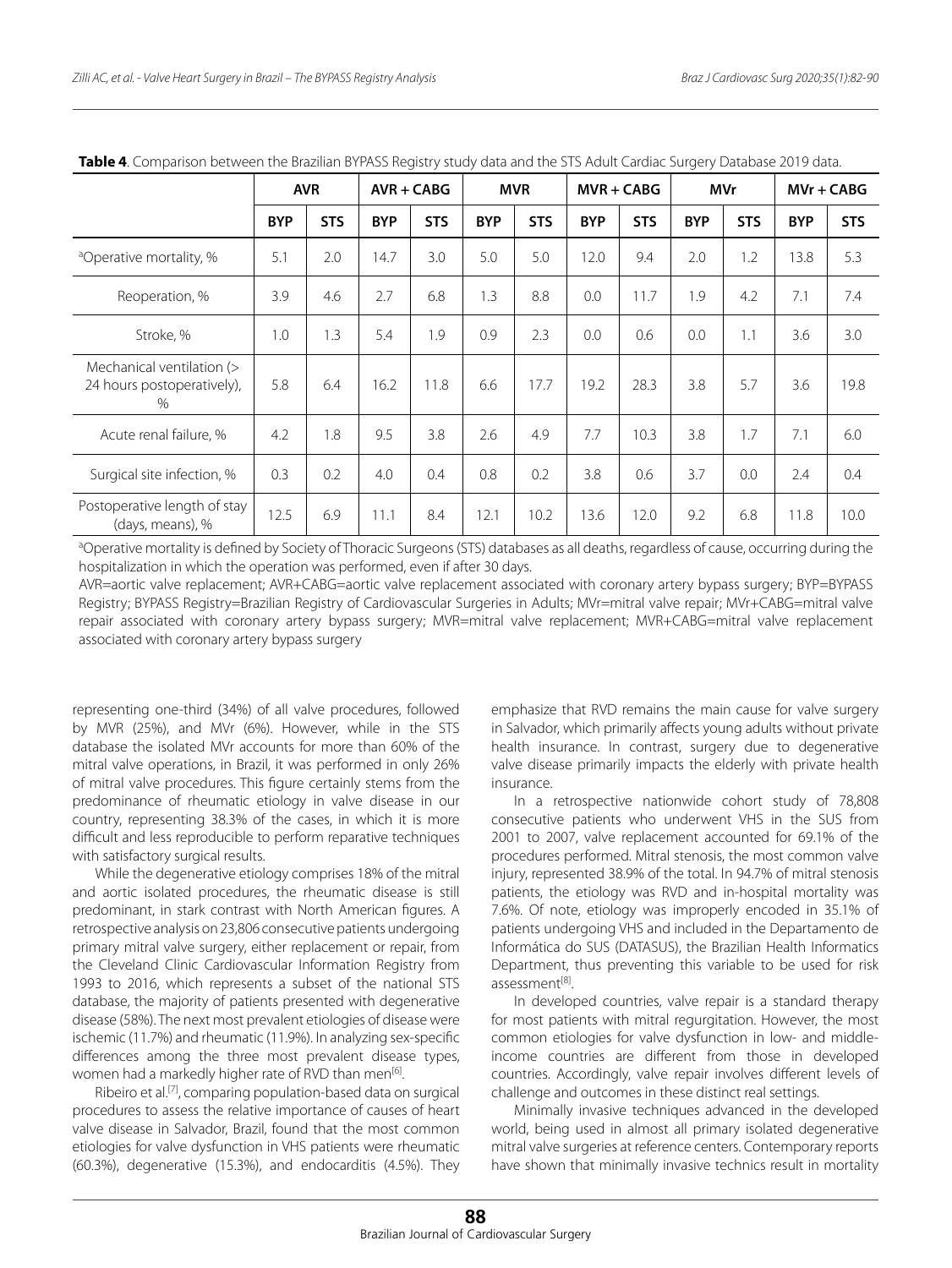rates similar to conventional sternotomy, but with shorter ICU stay, decreased incidence of blood transfusion and atrial fibrillation, as well as faster post-discharge rehabilitation and recovery<sup>[9,10]</sup>. However, our data demonstrate that in Brazilian reality, minimally invasive access was performed in only 1.6% of the cases.

The overall mortality rate in Brazilian VHS, as unveiled is this analysis, was 7.3%, and although it was higher than that reported by the STS and the European Association of Cardiothoracic Surgery (EACTS), it is consistent with the predicted mortality calculated by the EuroSCORE I (7.9%); probably reflecting the different profile of patients operated in our country. Such evidence is repeated in analysis of mortality of subtypes of procedures, with greater mortality rates in patients with higher EuroSCORE, notably in combined surgeries (multiple valves or valve associated with CABG).

The mean age of the VHD patient referred for surgery in Brazil was 56.7 years, younger than their counterparts included in the STS database, where MVR patients had a mean of 62 years. In aortic patients, in a contemporary assessment of patients underwent surgical aortic valve replacement (SAVR) and transcatheter aortic valve replacement (TAVR), the TAVR patients were older than SAVR patients (82 *vs*. 74 years, respectively). With the rapid expansion of TAVR, our results identify some of the specific challenges that lie ahead when considering this expansion. Data on transcatheter heart valve durability and longterm outcomes in this specific cohort of younger patients will become essential[11,12].

Also, the choice between biological and mechanical prosthesis, in either aortic or mitral position, should be affected by the age of the Brazilian patients coming to VHD operation. As the use of biologic valve prostheses markedly increased, the incidence of reoperation rose accordingly, with the inherent significant risks of morbidity and mortality. Even considering the emergence of the valve-in-valve procedures, it is not without risk; the reintervention itself currently carries a 7-8% mortality risk<sup>[13]</sup>.

The majority of patients (80.8%) were operated through SUS, whereas 19.2% were covered by private payers. This finding is in consonance with an earlier report from the BYPASS Registry, where this current share does not reflect the present distribution of private and public patients in the Brazilian healthcare system, clearly overburdening the public sector (*i.e*., the SUS)[14].

The robust gathered data by the BYPASS Registry will surely help to improve quality, provide precise overview of cardiac surgical activities and patients characteristics across the country, and serve as background to define best practices and assistance with performance metrics. As solely funded by the BSCVS, including information from the public and private healthcare systems, it constitutes an independent and trusted source of information with no commercial or financial bias, providing useful tool to the government, health policy providers, healthcare regulators and developers for patient safety, the production of research protocols, and clinical improvement in cardiovascular surgery. Collaboration with other large databases on cardiac surgery is also valuable and warranted, and should be encouraged, leading to multicenter clinical studies and strengthening the evidences available so far<sup>[15-18]</sup>.

## **Limitations**

The BYPASS Registry data collected represents the experience of selected hospitals distributed across the country which voluntarily adhered to the project, providing the information required by the dedicated questionnaire. These hospitals enrolled may not be representative of the overall country standard, and further data of a registry with an expanded number of institutions will help clarify this issue. Nonetheless, the data retrieved from these institutions reassure the quality and safety of the VHS performed in Brazil

#### **CONCLUSION**

The most frequent isolated valve surgery in Brazil is the AVR by conventional open access and the rheumatic disease is still the main etiology for valve surgery. The BYPASS Registry has a fundamental role to provide information on the profile of patients with VHD in our country in order to delineate adequate strategies for health promotion and resource allocation for cardiac surgery.

## **No financial support.**

**No conflict of interest.**

#### **Authors' roles & responsibilities**

ACZ SG ISR JAES **OB** RAKK FBJ ABC RHNS WJG Substantial contributions to the conception or design of the work; or the acquisition, analysis, or interpretation of data for the work; drafting the work or revising it critically for important intellectual content; final approval of the version to be published Substantial contributions to the conception or design of the work; or the acquisition, analysis, or interpretation of data for the work; drafting the work or revising it critically for important intellectual content; final approval of the version to be published Substantial contributions to the conception or design of the work; or the acquisition, analysis, or interpretation of data for the work; drafting the work or revising it critically for important intellectual content; final approval of the version to be published Substantial contributions to the acquisition of data for the work; final approval of the version to be published Substantial contributions to the acquisition of data for the work; final approval of the version to be published Substantial contributions to the acquisition of data for the work; final approval of the version to be published Substantial contributions to the acquisition of data for the work; final approval of the version to be published Substantial contributions to the acquisition of data for the work; final approval of the version to be published Substantial contributions to the acquisition of data for the work; final approval of the version to be published Substantial contributions to the conception or design of the work; or the acquisition, analysis, or interpretation of data for the work; drafting the work or revising it critically for important intellectual content; final

approval of the version to be published